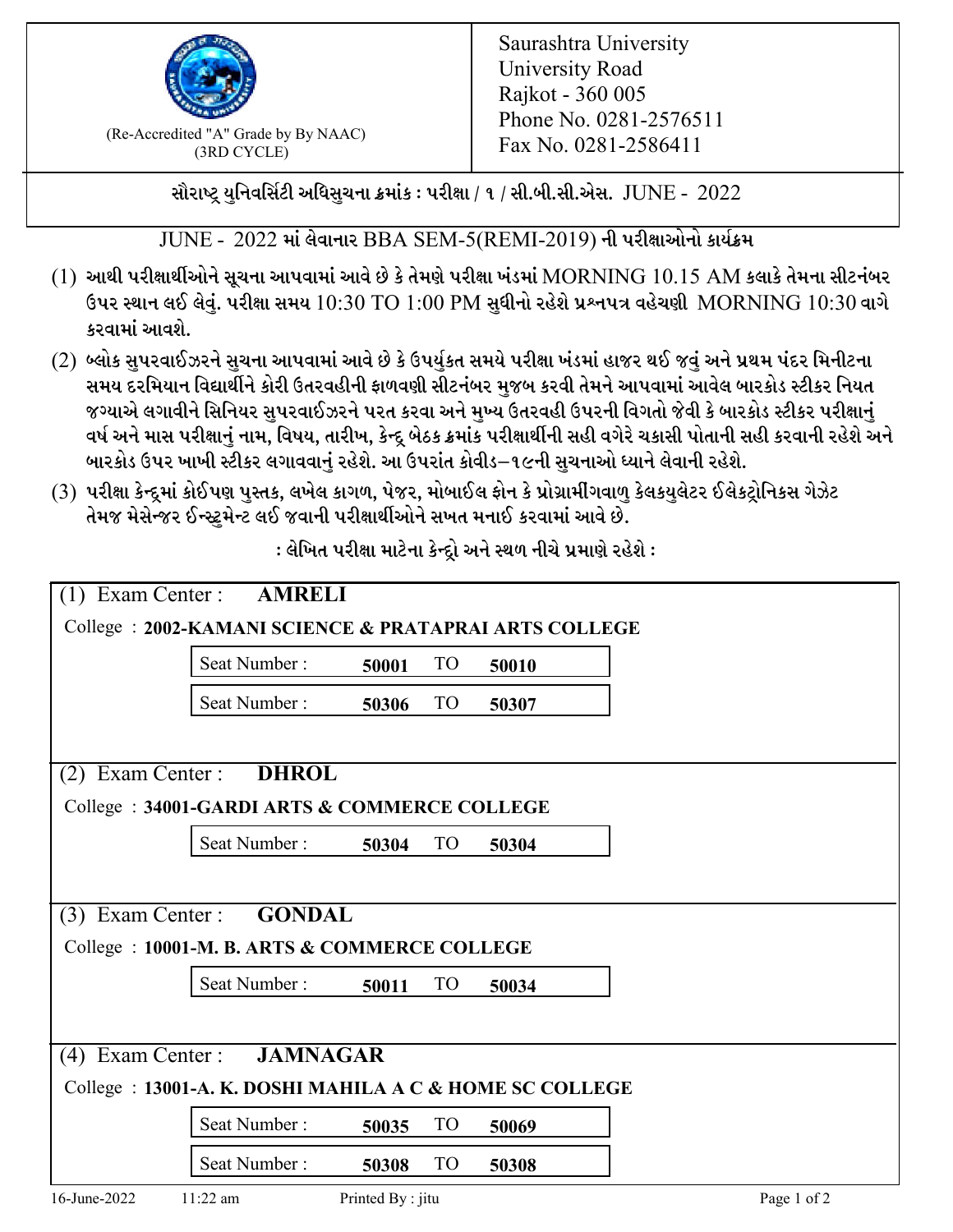## BBA SEM-5(REMI-2019) June-2022 **SAURASHTRA UNIVERSITY**

University Time Table

| Academic Year: 2021-2022<br>Date & Day | Subject Name                                                                                                    | Paper Code<br>(Faculty-Course Code) |  |
|----------------------------------------|-----------------------------------------------------------------------------------------------------------------|-------------------------------------|--|
| 16/06/2022<br>Thursday                 | CORE : 0102015001 - BUSINESS<br>ENVIRONMENT<br>(Time : 10:30:00AM To 01:00:00PM)                                | 19BBA501                            |  |
| 17/06/2022<br>Friday                   | CORE : 0102015002 - BUSINESS LAW<br>(Time: 10:30:00AM To 01:00:00PM)                                            | 19BBA502                            |  |
| 18/06/2022<br>Saturday                 | CORE : 0102015003 - PRODUCTION &<br>OPERATION MANAGEMENT<br>(Time: 10:30:00AM To 01:00:00PM)                    | 19BBA503                            |  |
| 20/06/2022<br>Monday                   | CORE : 0102015004 - DIRECT TAXES<br>(Time : 10:30:00AM To 01:00:00PM)                                           | 19BBA504                            |  |
| 21/06/2022<br>Tuesday                  | CORE : $0102015005 - COST &$<br>MANAGEMENT ACCOUNTING<br>(Time: 10:30:00AM To 01:00:00PM)                       | 19BBA505                            |  |
| 22/06/2022<br>Wednesday                | ELECTIVE : 0102015006 - MARKETING<br>GRO.-ADVANCE MARKETING<br>(Time: 10:30:00AM To 01:00:00PM)                 | 19BBA506                            |  |
| 23/06/2022<br>Thursday                 | ELECTIVE : 0102015007 -<br>FINA.GRO.-INVES. BANKING &<br>FINANCIAL SERVICES<br>(Time: 10:30:00AM To 01:00:00PM) | 19BBA507                            |  |
| 24/06/2022<br>Friday                   | ELECTIVE : 0102015008 - HR<br>GROUP-MANAGEMENT OF INDUSTRIAL<br>RELATIONS<br>(Time : 10:30:00AM To 01:00:00PM)  | 19BBA508                            |  |

**PG. No. :1**